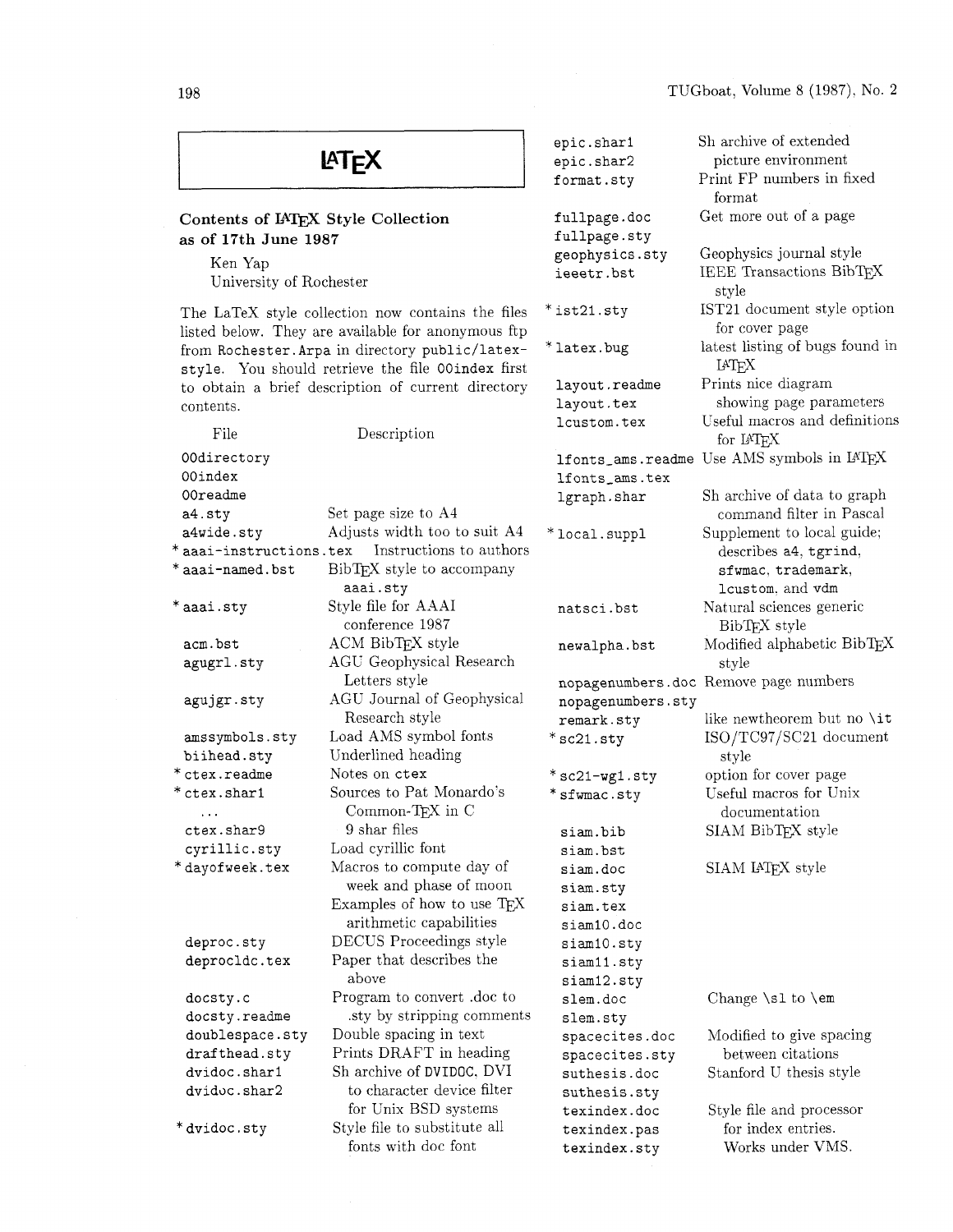| texnames.doc    | Define a couple more                              |
|-----------------|---------------------------------------------------|
| texnames.sty    | TFX names                                         |
| *tgrind.sty     | Tgrind macros for IATEX                           |
|                 | instead of TFX                                    |
| threepart.sty   | Three part page headers                           |
| * trademark.sty | Definitions of common<br>trademarks               |
| uct10.doc       | U of California thesis style                      |
| uct11.doc       |                                                   |
| uct12.doc       |                                                   |
| ucthesis.doc    |                                                   |
| ucthesis.readme |                                                   |
| vdm.doc         | Vienna Development Method                         |
| vdm.sty         | <b>IAT<sub>F</sub>X</b> style                     |
| vdm.tex         |                                                   |
| ws87.p          | Wordstar 8 bit filter                             |
| wsltex.c        | Wordstar to IATEX filter,<br>C version            |
| wsltex.p        | Wordstar to IATFX filter                          |
| * xxxcustom.tex | Supplementary macros for<br>xxx-tex, for some xxx |
| * xxxslides.sty | Supplementary macros                              |
|                 | for SLIT <sub>F</sub> X, includes                 |
|                 | slides.sty                                        |

New entries since the last TUGboat listing are marked with an \*. More submissions are very welcome. Send them to

```
Ken 
LaTeX-Style@Rochester.Arpa 
LaTeX-StyleQcs.rochester.edu 
..!rochester!latex-style
```
Editor's note: People sending future submissions should note that some gateways to Bitnet strip off everything beyond 80 columns, and perhaps corrupt some other data as well (ASCII tabs may or may not remain intact). Please structure your file so that it will survive.

#### For Internet users: how to ftp

An example session is shown below. Disclaimer: ftp syntax varies from host to host. Your syntax may be different. The syntax presented here is that of Unix ftp. Comments in parentheses.

#### Non-Internet users: how to retrieve by **mail**

An archive server for IAT<sub>F</sub>X files has been installed. Send a piece of mail to **LaTeX-Style (Qrochester** . **arpa, @cs .rochester** . **edu,** via uucp or your favourite gateway) in the following format.

- Subject line should contain the phrase **"@file request".**
- The body of the mail should start with a line containing only an **Q** (at) sign.

Important! The first line following the "at" line should be a mail address from Rochester to you. (Undeliverable mail will be silently dropped on the floor.)

- Follow your return address by the names of the files you want, either one to each line. or many to each line, separated by spaces.
- End with a line containing only an **Q** sign.
- Case is not significant.

For example, if you are user at **site. bitnet,** this is what you should send:

**To: latex-style@rochester.arpa Subject: Qfile request** 

## **Q**

```
user%site.bitnet@wiscvm.wisc.edu 
OOreadme 
OOindex
```
**Q** 

A word to the wise: it is best to fully qualify your mail address. Our mailer knows about some gateways but not all. Examples:

**user%site.bitnet@wiscvm.wisc.edu user%site.csnetQrelay.cs.net** 

## Sample FTP session for Internet users

| % ftp cayuga.cs.rochester.edu<br>$\cdots$   | (a.k.a. rochester.arpa, a.k.a. 192.5.53.209)<br>(general blurb) |
|---------------------------------------------|-----------------------------------------------------------------|
| user: anonymous                             |                                                                 |
| password: <any non-null="" string=""></any> |                                                                 |
| ftp> cd public/latex-style                  | (where the files are)                                           |
| ftp> ls                                     | (to see what is there)                                          |
| $\cdots$                                    | (lots of output)                                                |
| ftp> get OOindex                            |                                                                 |
| $\cdots$                                    | (more blurb)                                                    |
| ftp> quit                                   |                                                                 |